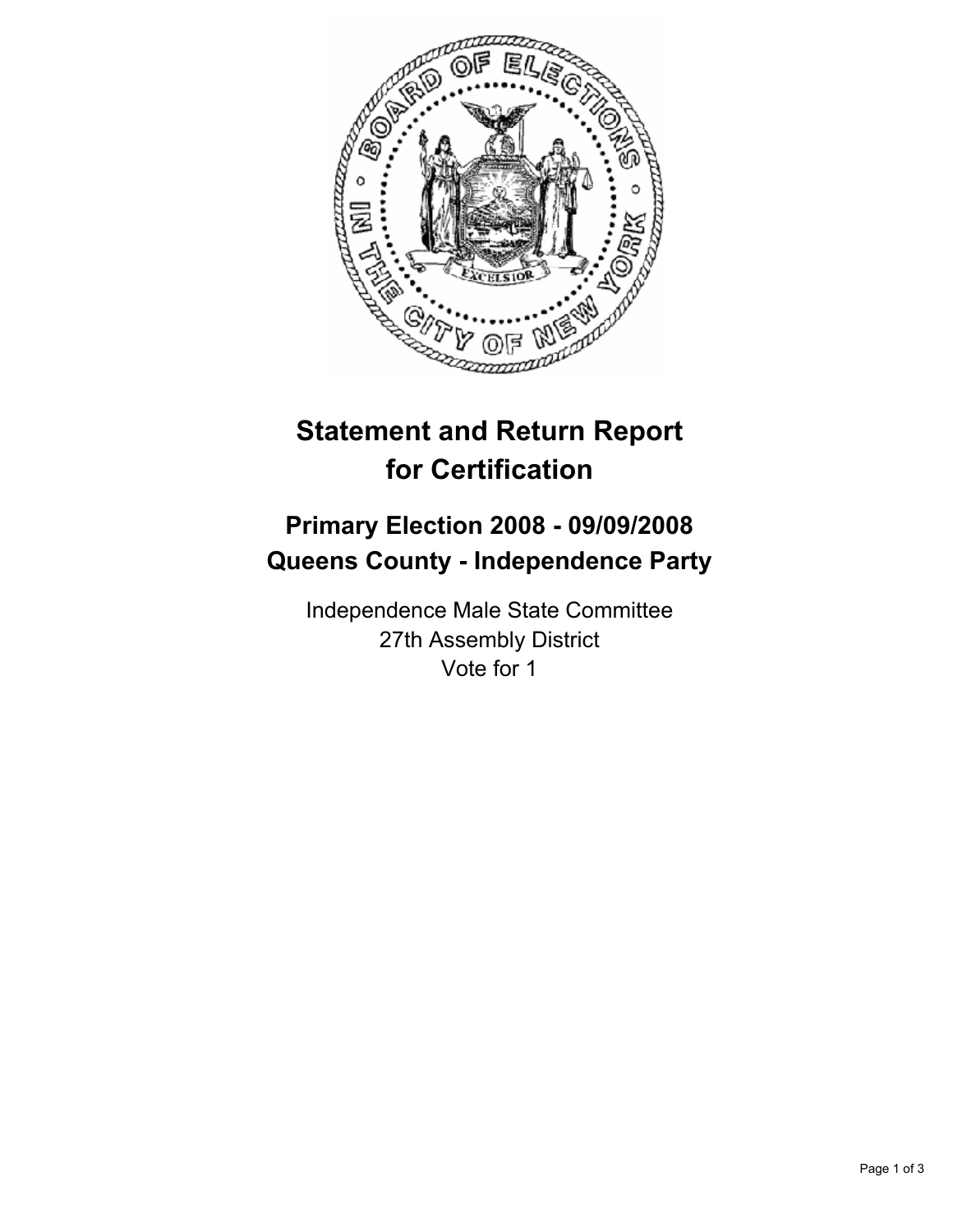

## **Assembly District 27**

| <b>EMERGENCY</b>          | ◠  |
|---------------------------|----|
| ABSENTEE/MILITARY         |    |
| AFFIDAVIT                 |    |
| <b>CROSETTI DENSON</b>    | 27 |
| <b>MICHAEL N NIEBAUER</b> | 23 |
| <b>Total Votes</b>        | 50 |